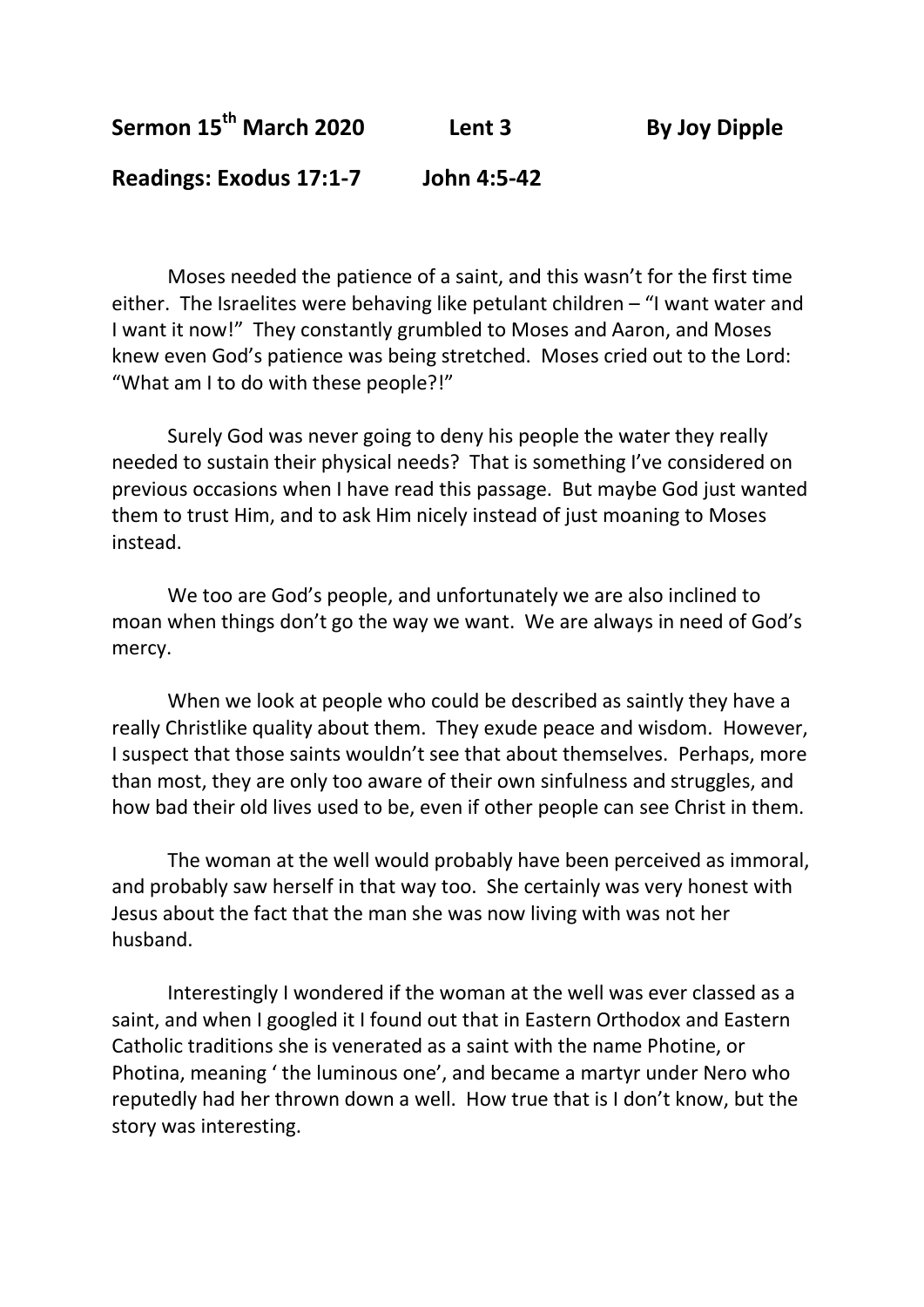Jesus so often defied convention. His disciples were aghast that He was talking to a woman, and a Samaritan one at that. Travelling through Samaria was not their choice. As we know, there was a lot of hostility between Jews and Samaritans. The fact that Jesus had also asked her for a drink was also taboo. There was no way that a Jew would have wanted to be seen sharing drinking vessels with a Samaritan.

When I was in Israel I did have a drink from Jacob's well. It really is deep – to the depth of about 138 feet, and our guide had a struggle to turn the amount of rope needed to draw the water. Of course the well is no longer outside but under an orthodox church.

To be honest I sometimes wish Jesus didn't talk in riddles, but He needed to inform the woman of an eternal world beyond the physical, a world of spiritual living water to which He held the key.

Samaritan beliefs didn't extend to the full breadth of Jewish scripture, but Jesus had aroused her curiosity and she certainly knew about the expectation of a Messiah. There was a dispute about the geographical locations of their holy mountains, their holy sites; and Jesus informs the woman that a time would come when those disputes would be irrelevant. God's people would worship Him in spirit and in truth. Jesus was also very open with her in stating that He was indeed the Messiah.

His honesty and His insight into the woman's life was enough for her to run off and call the people from her town of Sychar to come and consider for themselves whether this man really was the Messiah. As a result many Samaritans came to believe in Him. Away from His own territory there seemed to be a greater openness for people to accept who Jesus really was.

Jesus spoke to his disciples about the fields being ready for spiritual harvesting sooner than expected, and right at that moment the Samaritan woman was in the process of evangelising her town.

Maybe, just maybe, our own world is becoming more open to the truth of Christianity. The harvest time is already here, even though it is only spring.

When we consider the very real concerns over the coronavirus, it has caused people to become unsettled. Our normal lives aren't quite so safe. What has been a concern in other countries is now too close to home for